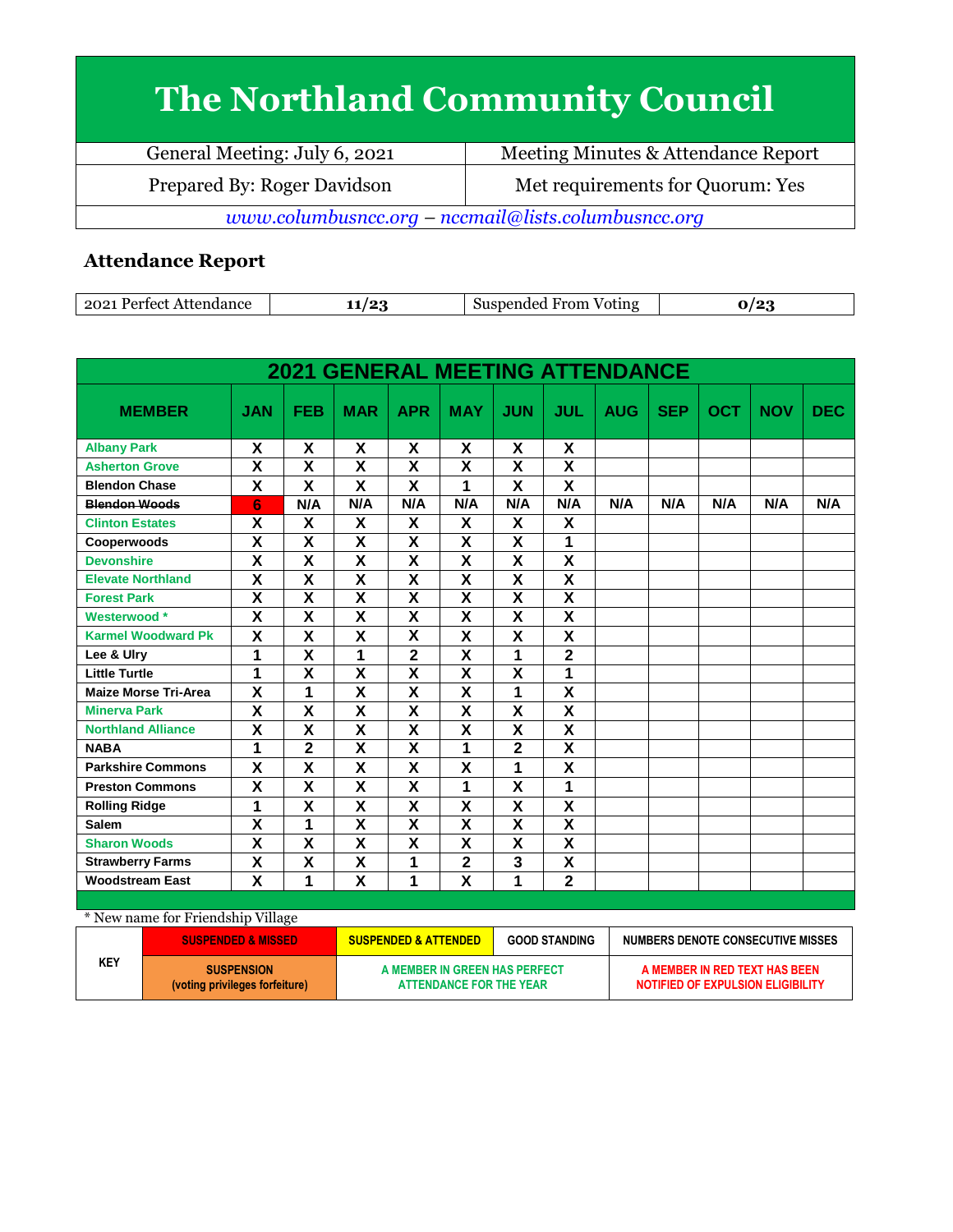| <b>Roll Call</b>                                                                         | Roll was taken. See above chart for details.                                                                                                                                                                                                                                                                                                                                          |  |  |  |  |
|------------------------------------------------------------------------------------------|---------------------------------------------------------------------------------------------------------------------------------------------------------------------------------------------------------------------------------------------------------------------------------------------------------------------------------------------------------------------------------------|--|--|--|--|
| <b>Liaison Reports</b>                                                                   |                                                                                                                                                                                                                                                                                                                                                                                       |  |  |  |  |
| <b>Columbus Fire Department</b><br>Station 24                                            | No report<br>$\bullet$                                                                                                                                                                                                                                                                                                                                                                |  |  |  |  |
| <b>Columbus Police Department</b><br><b>Officer Larry Geis</b><br>Officer Dan Yandrich   | Thefts from auto through the roof.<br>$\bullet$<br>Working on issue with panhandlers in the median<br>$\bullet$<br>One of the hotels is going to close down in the coming<br>months<br>Safe Streets officers present / introduced at meeting<br>٠<br>northsidesafestreets@columbuspolice.org<br>$\circ$<br>614-645-3660<br>$\circ$<br>18th precinct high on aggravated robberies<br>٠ |  |  |  |  |
| City Attorney's Office<br><b>Sarah Pomeroy</b><br>614-645-8619<br>scpomeroy@columbus.gov | Additional information on hotel for homeless closing down<br>٠<br>Questions and discussion regarding situation involving<br>handling non violent crimes                                                                                                                                                                                                                               |  |  |  |  |
| <b>FACT &amp; Consider Biking</b><br>David Roseman - djroseman@msn.com                   | Columbus City Council adopted Vision Zero<br>$\bullet$<br>Introduction of House Bill 283<br>$\circ$<br>Sullivant Ave improvements<br>$\circ$                                                                                                                                                                                                                                          |  |  |  |  |
| <b>Columbus Public Library Liaison</b><br>Keith Hanson (Karl Road Branch Manager)        | Still online services, expanding on site services<br>٠<br>Encourage all to go to web site, lots of events and staff picks<br>٠<br>Karl Road is still under construction, all other branches are<br>$\bullet$<br>open including meeting rooms                                                                                                                                          |  |  |  |  |
| <b>Northland Area Business Association</b><br>Dave Cooper                                | 161 Task Force Cleanup Day - July 10th @ 9 AM<br>$\bullet$<br>16th Annual golf outing will be Sept 23rd to benefit Elevate<br>$\bullet$<br>Northland this year, online registration<br>Ink Well moving to Ashland building<br>$\bullet$                                                                                                                                               |  |  |  |  |
| <b>City of Columbus Community Liaison</b><br>Alfred Akainyah - aaakainyah@columbus.gov   | August 3rd, National Night out to be held.<br>$\bullet$<br>Recs and Parks are opening up for parties.<br>$\bullet$<br>Will put NCC on the list for Police Chief meetings<br>$\bullet$                                                                                                                                                                                                 |  |  |  |  |
| <b>Columbus Community Engagement</b><br>Sandra R. López - srlopez@columbus.gov           | July busy month for council.<br>$\bullet$<br>Councilmember Favor will host a hearing on July 7th at 4<br>PM regarding the Little Turtle Roadway Improvements<br>project<br>Letters sent on the clean electrical energy, can still opt out                                                                                                                                             |  |  |  |  |
|                                                                                          | <b>Selected Discussions</b>                                                                                                                                                                                                                                                                                                                                                           |  |  |  |  |
| <b>Roundtable Discussion</b>                                                             | Elevate Northland presentation- Alicia Ward, Chair<br><b>NCC Officer Reports</b>                                                                                                                                                                                                                                                                                                      |  |  |  |  |
| <b>Treasurer</b><br><b>Felix Quachey</b>                                                 | No report<br>$\bullet$                                                                                                                                                                                                                                                                                                                                                                |  |  |  |  |
| <b>Secretary</b>                                                                         | Vacant position, secretary needed<br>$\bullet$<br>Forest Park made motion to accept minutes as submitted via<br>email, Sharon Woods seconded, motion passed                                                                                                                                                                                                                           |  |  |  |  |
| <b>Vice President</b><br>Roger Davidson                                                  | Parade Chairperson needed for 2022<br>$\bullet$                                                                                                                                                                                                                                                                                                                                       |  |  |  |  |
| President<br>Alicia Ward                                                                 | Meeting with the Community Shelter Board and YMCA<br>$\bullet$<br>NCC Cookout - August 10th at 6 PM, Northland Swim Club<br>$\bullet$<br>pool<br>Councilmember Favor will host a hearing on July 7th at 4<br>$\bullet$<br>PM regarding the Little Turtle Roadway Improvements<br>project<br><b>NCC Committee Reports</b>                                                              |  |  |  |  |
| <b>Banquet Committee</b>                                                                 |                                                                                                                                                                                                                                                                                                                                                                                       |  |  |  |  |
| Alicia Ward, Chair                                                                       | No report<br>$\bullet$                                                                                                                                                                                                                                                                                                                                                                |  |  |  |  |
| <b>Independence Day Parade Committee</b><br>Web site is northlandparade.org              | No report<br>$\bullet$                                                                                                                                                                                                                                                                                                                                                                |  |  |  |  |